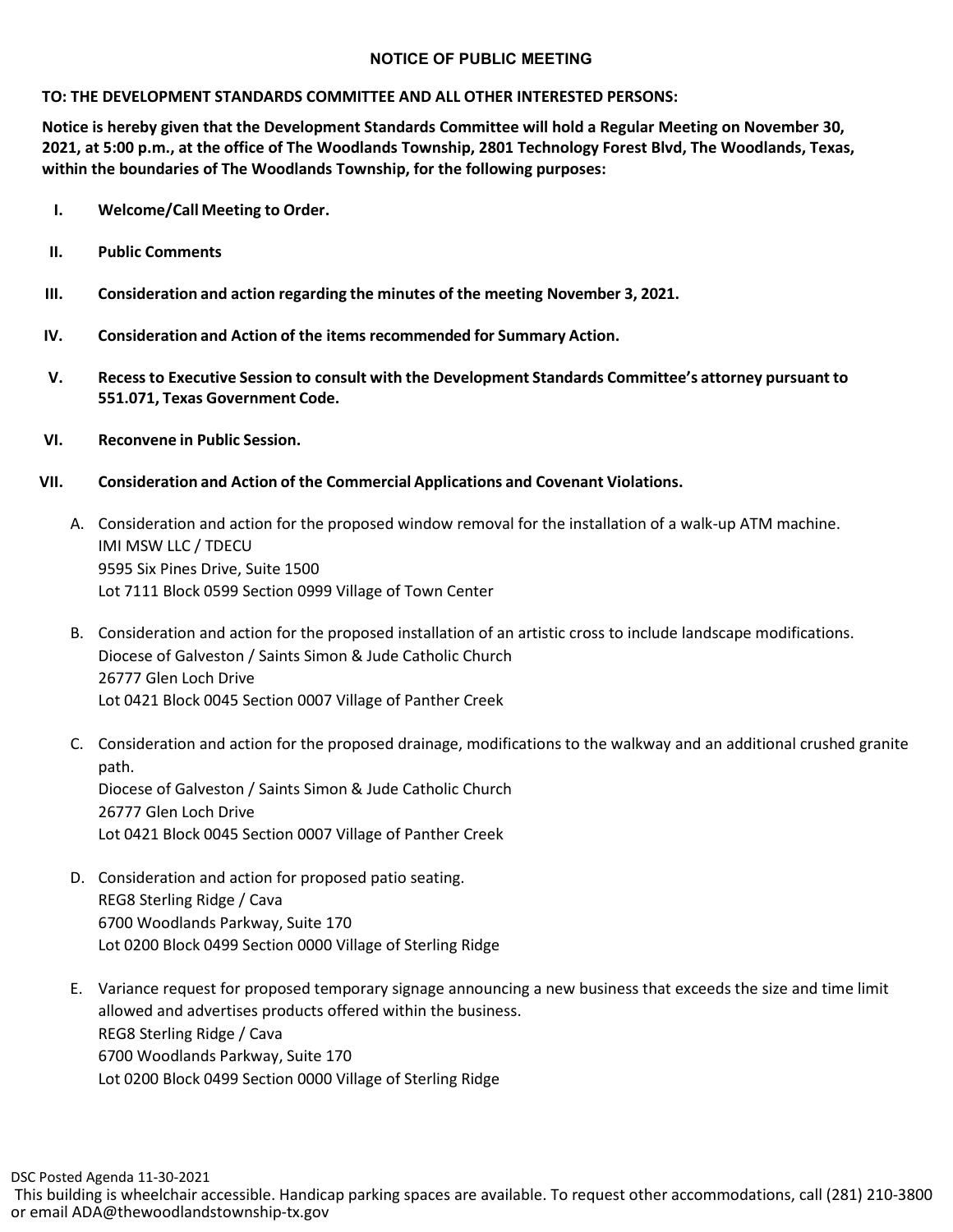- F. Consideration and action for an existing permanent storage container located at the rear of the building. Regency Centers / CVS 4747 Research Forest Drive, Suite 450 Lot 0100 Block 0687 Section 0047 Village of Cochran's Crossing
- G. Variance request for a proposed building sign that has a logo that is not trademarked and has letters that do not meet the minimum height requirement. Regency Centers LP/ Motiv Fitness 4747 Research Forest Drive, Suite 100 Lot 0100 Block 0687 Section 0047 Village of Cochran's Crossing
- H. Variance request for proposed monument sign panels that are not of equal size. SC Woodlands LLC / HerKare & Low T Center 6886 Woodlands Parkway, Suites B & C Lot 0107 Block 0499 Section 0046 Village of Sterling Ridge
- I. Variance request for the proposed tree replants that are not on the approved plant list and may not meet the size requirement. IMI MSW LLC / Market Street the Woodlands 9595 Six Pines Drive Lot 7111 Block 0599 Section 0999 Village of Town Center

## **VIII. Consideration and Action of the Residential Applications and Covenant Violations.**

- 1. Consideration and action regarding a proposed concept new home construction with related tree removal. Partners In Building LP 2 North Circlewood Glen Lot 01, Block 02, Section 09 Village of Panther Creek
- 2. The proposed concept new home construction with related tree removal requires review and action. Partners in Building LP 133 S Timber Top Drive Lot 30, Block 02, Section 15 Village of Grogan's Mill
- 3. The proposed tree removal for survey equipment access in proposed driveway location requires review and action. Partners in Building LP 133 S Timber Top Drive Lot 30, Block 02, Section 15 Village of Grogan's Mill
- 4. Consideration and action regarding a proposed concept new home construction with related tree removal. Partners in Building LP 2 E Trillium Circle Lot 73, Block 03, Section 19 Village of Cochran's Crossing
- 5. The proposed concept new home construction with related tree removal requires review and action by the Development Standards Committee. Partners in Building LP 1506 E Red Cedar Circle Lot 41, Block 01, Section 10 Village of Grogan's Mill

DSC Posted Agenda 11-30-2021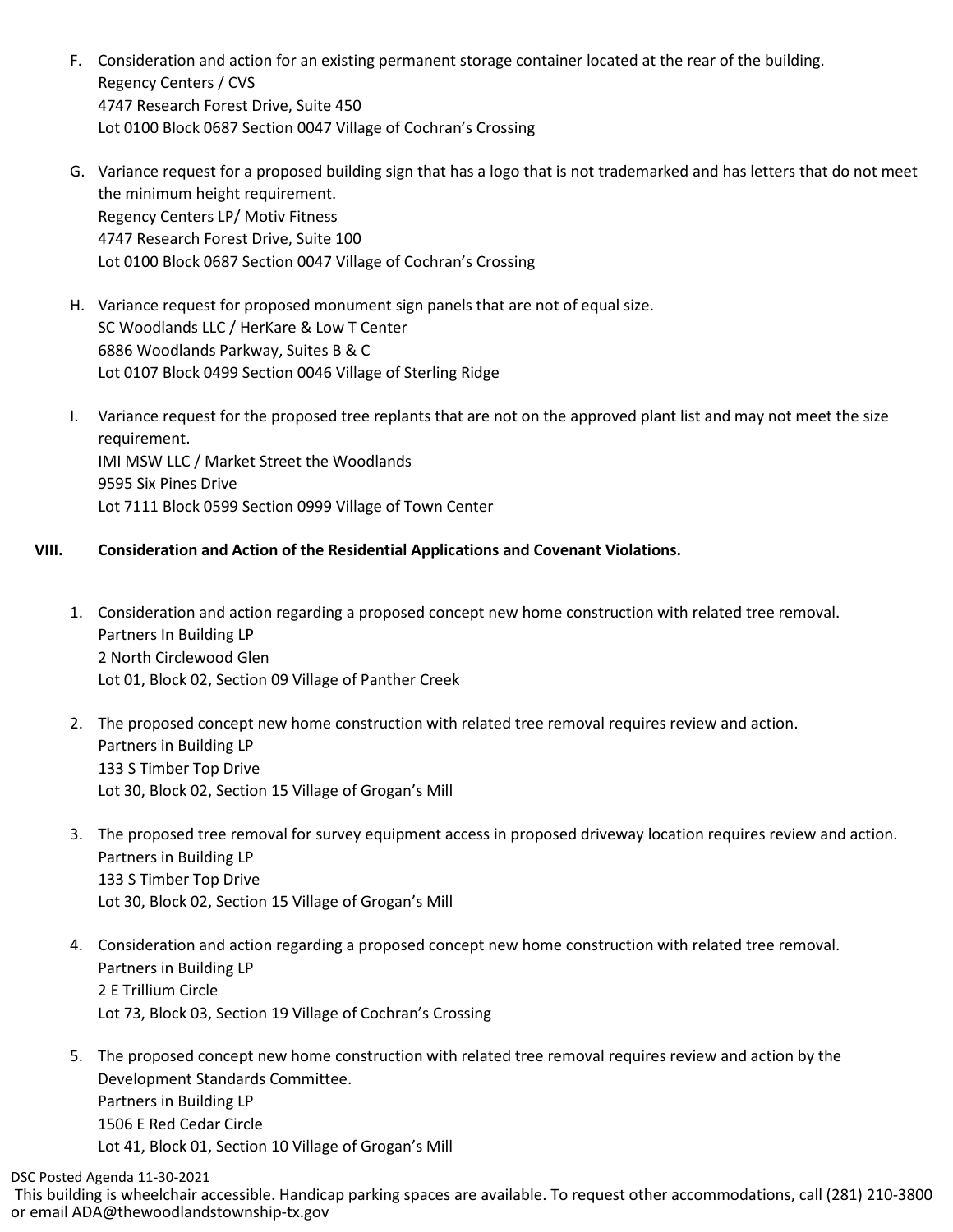- 6. Consideration and action regarding a demolition of existing home and swimming pool. 6versus LLC 98 Hollymead Drive Lot 21, Block 04, Section 09 Village of Cochran's Crossing
- 7. Consideration and action for a Short-Term Rental application. Ivan A. Garcia Contreraras and Anais R. Garcia 23 Dellforest Court Lot 41, Block 02, Section 09, Village of Panther Creek
- 8. Variance request for a proposed patio cover with summer kitchen that does not respect the rear 25' setback. Scott Benedetto 98 North Curly Willow Circle Lot 09, Block 01 Section 15 Village of Creekside Park West
- 9. Variance request for a proposed roof that does not comply with the Development Criteria for Creekside Park West Section 13. Roger Ingersoll 66 West Canyon Wren Circle Lot 14, Block 02, Section 13 Village of Creekside Park
- 10. Variance request for existing trellises that exceeds the maximum height allowed. Joshua Peterson 115 North Thatcher Bend Circle Lot 30, Block 01, Section 34 Village of Creekside Park
- 11. Variance request for a fence that exceeds the maximum height and is a different style than allowed by the Development Criteria for Sterling Ridge Section 9. Raymond and Leslie Perez 135 Hansom Trail Street Lot 08, Block 02, Section 09 Village of Sterling Ridge
- 12. Variance request for a fence that exceeds the maximum height and is a different style than allowed by the Development Criteria for Sterling Ridge Section 75. Olga Prieto Gutierrez 39 Powers Bend Way Lot 09, Block 01, Section 75 Village of Sterling Ridge
- 13. Variance request for a proposed pool that will exceed the maximum amount of water surface. Max Bachrach 38 Clingstone Place Lot 65 Block 01 Section 50 Village of Alden Bridge
- 14. Request for approval of a Short Term Rental property. Gene Halleck 2 South Greywing Place Lot 07, Block 01, Section 06 Village of Alden Bridge
- 15. Variance request for existing playhouse that does not respect the rear ten foot easement. Chris Bates

DSC Posted Agenda 11-30-2021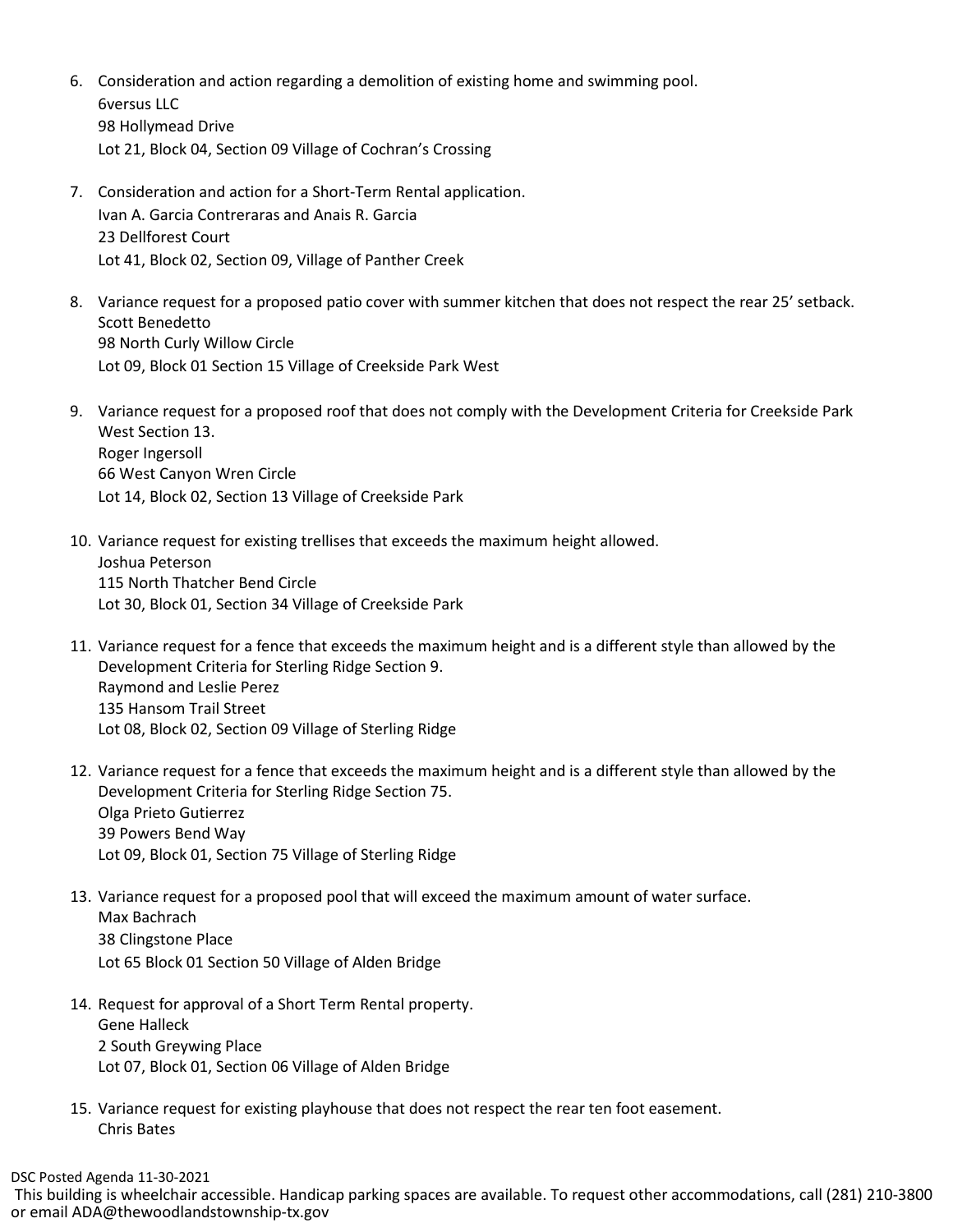146 South Arrow Canyon Circle Lot 18, Block 01, Section 03 Village of Creekside Park

- 16. Variance request for an existing shed that does not respect the side five foot easement. Chris Bates 146 South Arrow Canyon Circle Lot 18, Block 01, Section 03 Village of Creekside Park
- 17. Consideration and Action to proceed with legal action, regarding failure to comply with the Covenants and Standards for outstanding violations on the property. 18 Shallowford LLC 18 Shallowford Place Lot 23, Block 1, Section 11 Village of Creekside Park West
- 18. Consideration and Action to proceed with legal action, regarding failure to comply with the Covenants and Standards for outstanding violations on the property. Jeffrey S & Teri M Bateman 18 Nila Grove Court Lot 61, Block 2, Section 3 Village of Harper's Landing at College Park
- 19. Consideration and Action to proceed with legal action, regarding failure to comply with the Covenants and Standards for outstanding violations on the property. Gentral Brooks Jr. 47 South Rambling Ridge Place Lot 44, Block 1, Section 8 Village of Harper's Landing at College Park
- 20. Consideration and Action to proceed with legal action, regarding failure to comply with the Covenants and Standards for outstanding violations on the property. Brian K & Patricia A Campbell 54 Pipers Meadow Street Lot 4, Block 2, Section 55 Village of Alden Bridge
- 21. Consideration and Action to proceed with legal action, regarding failure to comply with the Covenants and Standards for outstanding violations on the property. Clint A & Kimberly A Capstin 23 Jaden Oaks Place Lot 19, Block 1, Section 24 Village of Creekside Park West
- 22. Consideration and Action to proceed with legal action, regarding failure to comply with the Covenants and Standards for outstanding violations on the property. Jason & Brooke Elizabeth Castle 7 West Cottage Green Street Lot 17, Block 3, Section 35 Village of Alden Bridge
- 23. Consideration and Action to proceed with legal action, regarding failure to comply with the Covenants and Standards for outstanding violations on the property. Berardino & Vanessa V Cimetta 70 South Camellia Grove Circle Lot 23, Block 1, Section 80 Village of Alden Bridge
- 24. Consideration and Action to proceed with legal action, regarding failure to comply with the Covenants and Standards for outstanding violations on the property. Jacob Daniels

DSC Posted Agenda 11-30-2021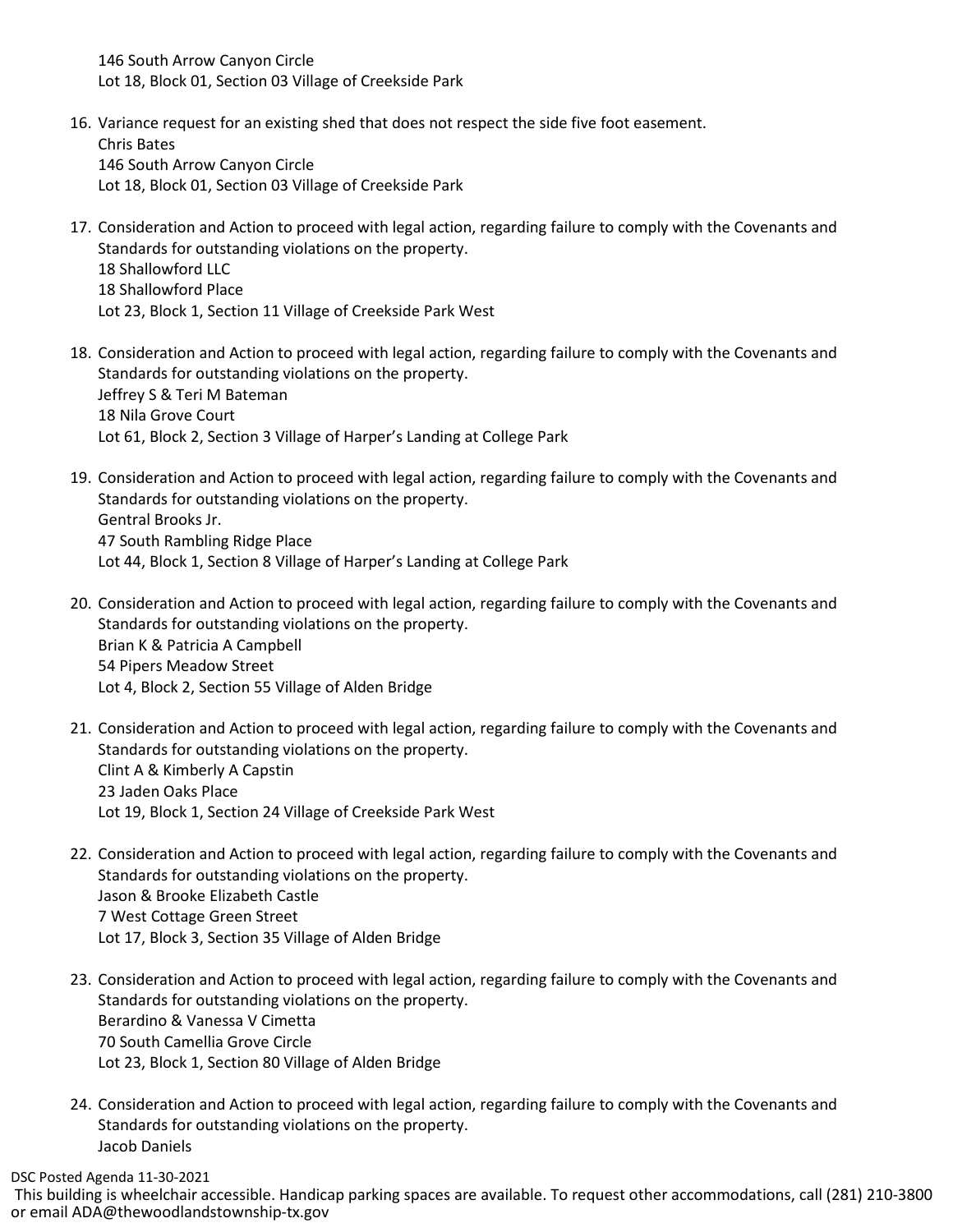6 Yarbrough Bend Court Lot 23, Block 5, Section 15 Village of Creekside Park

- 25. Consideration and Action to proceed with legal action, regarding failure to comply with the Covenants and Standards for outstanding violations on the property. Christopher T & Jessica N Davies 78 North Misty Dawn Drive Lot 44, Block 2, Section 5 Village of Harper's Landing at College Park
- 26. Consideration and Action to proceed with legal action, regarding failure to comply with the Covenants and Standards for outstanding violations on the property. Craig D & Shana L Eads 115 South Goldenvine Circle Lot 9, Block 2, Section 65 Village of Alden Bridge
- 27. Consideration and Action to proceed with legal action, regarding failure to comply with the Covenants and Standards for outstanding violations on the property. Jorge A Garcia 55 East Montfair Boulevard Lot 4, Block 2, Section 75 Village of Sterling Ridge
- 28. Consideration and Action to proceed with legal action, regarding failure to comply with the Covenants and Standards for outstanding violations on the property. Megan Hershfeld 10 Tidwillow Place Lot 35, Block 2, Section 2 Village of Creekside Park West
- 29. Consideration and Action to proceed with legal action, regarding failure to comply with the Covenants and Standards for outstanding violations on the property. Yaakob Matas & Heather L Davis 31 Fury Ranch Place Lot 41, Block 1, Section 24 Village of Creekside Park
- 30. Consideration and Action to proceed with legal action, regarding failure to comply with the Covenants and Standards for outstanding violations on the property. Steven N Minarik 118 South Evangeline Oaks Circle Lot 17, Block 3, Section 74 Village of Alden Bridge
- 31. Consideration and Action to proceed with legal action, regarding failure to comply with the Covenants and Standards for outstanding violations on the property. Jorge Ortiz & Erika Barragan 94 East Heritage Mill Circle Lot 12, Block 3, Section 2 Village of Creekside Park West
- 32. Consideration and Action to proceed with legal action, regarding failure to comply with the Covenants and Standards for outstanding violations on the property. Richard Taylor 6 Harmony Hollow Court Lot 35, Block 3, Section 11 Village of Harper's Landing at College Park
- 33. Consideration and Action to proceed with legal action, regarding failure to comply with the Covenants and

DSC Posted Agenda 11-30-2021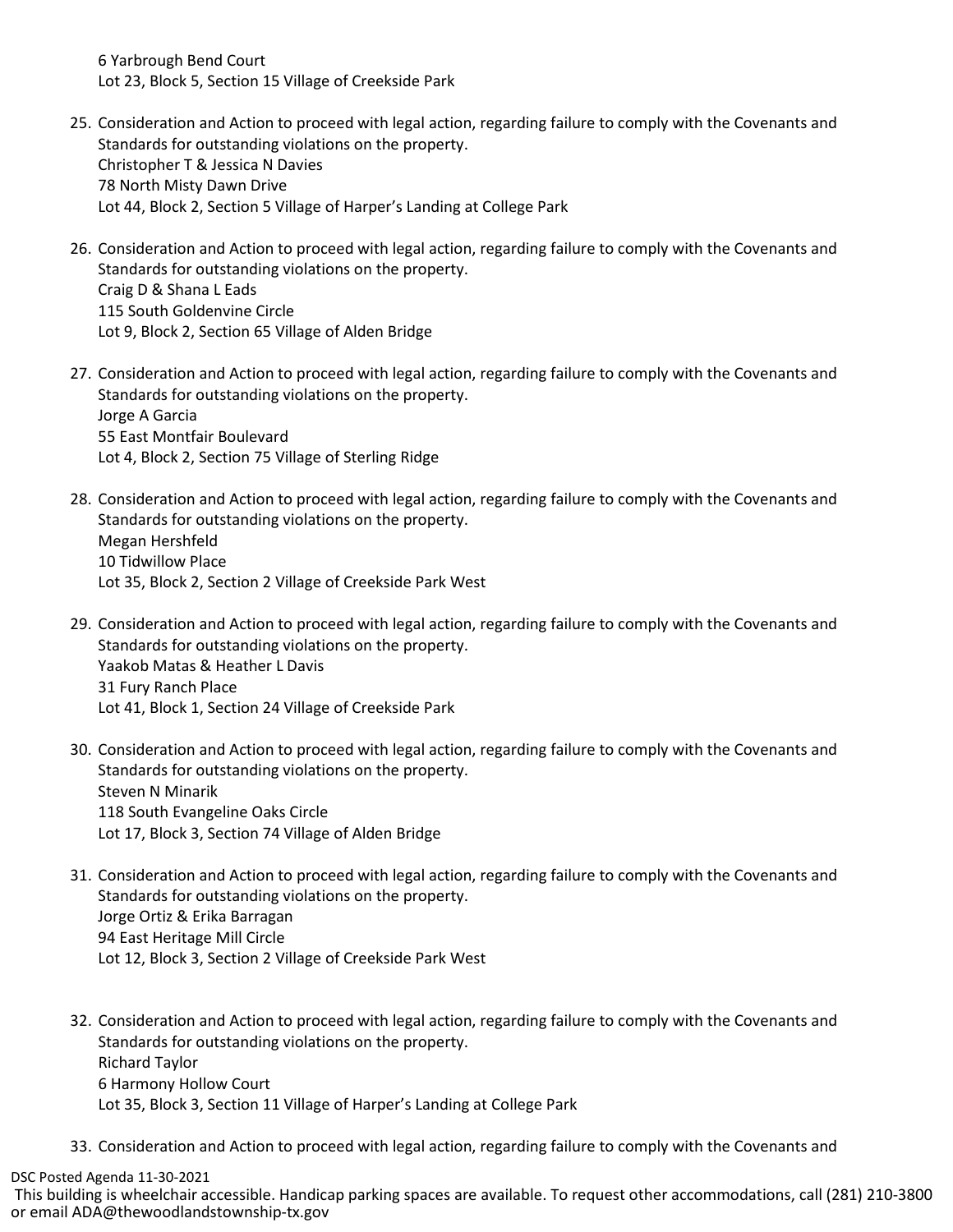Standards for outstanding violations on the property. Patricio Velez Rosado 106 Cedar Hammock Trail Lot 12, Block 2, Section 37 Village of Creekside Park West

- 34. Consideration and Action to proceed with legal action, regarding failure to comply with the Covenants and Standards for outstanding violations on the property. Roberto P Torres & Lucia M Salgado 14 Barker Ridge Court Lot 7, Block 1, Section 86 Village of Sterling Ridge
- 35. Variance request for proposed pool/spa with decking that does not respect the rear ten foot easement. Dennis Aaron 46 Carlyle Place Lot 02, Block 01, Section 01 Village of Sterling Ridge
- 36. Variance request for an existing basketball goal that is not located at least 20 feet from the street pavement edge or no less than halfway up the drive or adjacent to the dwelling or garage and does not comply with the Standards. Anthony and Amy Nash 203 Rockwell Park Blvd Section 15, Block 01, Lot 09 Village of Creekside Park
- 37. Variance request for existing fence stain that is not an approvable color Gregory Johnson 22 Quiet Yearling Place Lot 07, Block 01, Section 01 Village of Creekside Park West
- 38. Variance request for an existing play structure/house with rock wall that does respect the side and rear easements as required by the Standards. Mike Devoley 35 Orchid Grove Place Lot 19, Block 2, Section 7 Village of Harper's Landing in College Park
- 39. Variance request and concept approval for a proposed detached cabana with living area that does not respect the 25 foot rear setback. Alejandro Vanags 86 South Bantam Woods Cir Lot 72, Block 01, Section 06 Village of Sterling Ridge
- 40. Variance request for tree removals that do not meet Standards for removal. Khaled Adham 61 East Sandalbranch Circle Lot 13 Block 02 Section 18 Village of Alden Bridge
- 41. Variance request for an existing fence that exceeds the maximum height allowed. Khaled Adham 61 East Sandalbranch Circle Lot 13 Block 02 Section 18 Village of Alden Bridge
- 42. Request to reconsider the Development Standards Committee decision on October 20, 2021, for existing artificial foliage attached to a wrought iron fence.